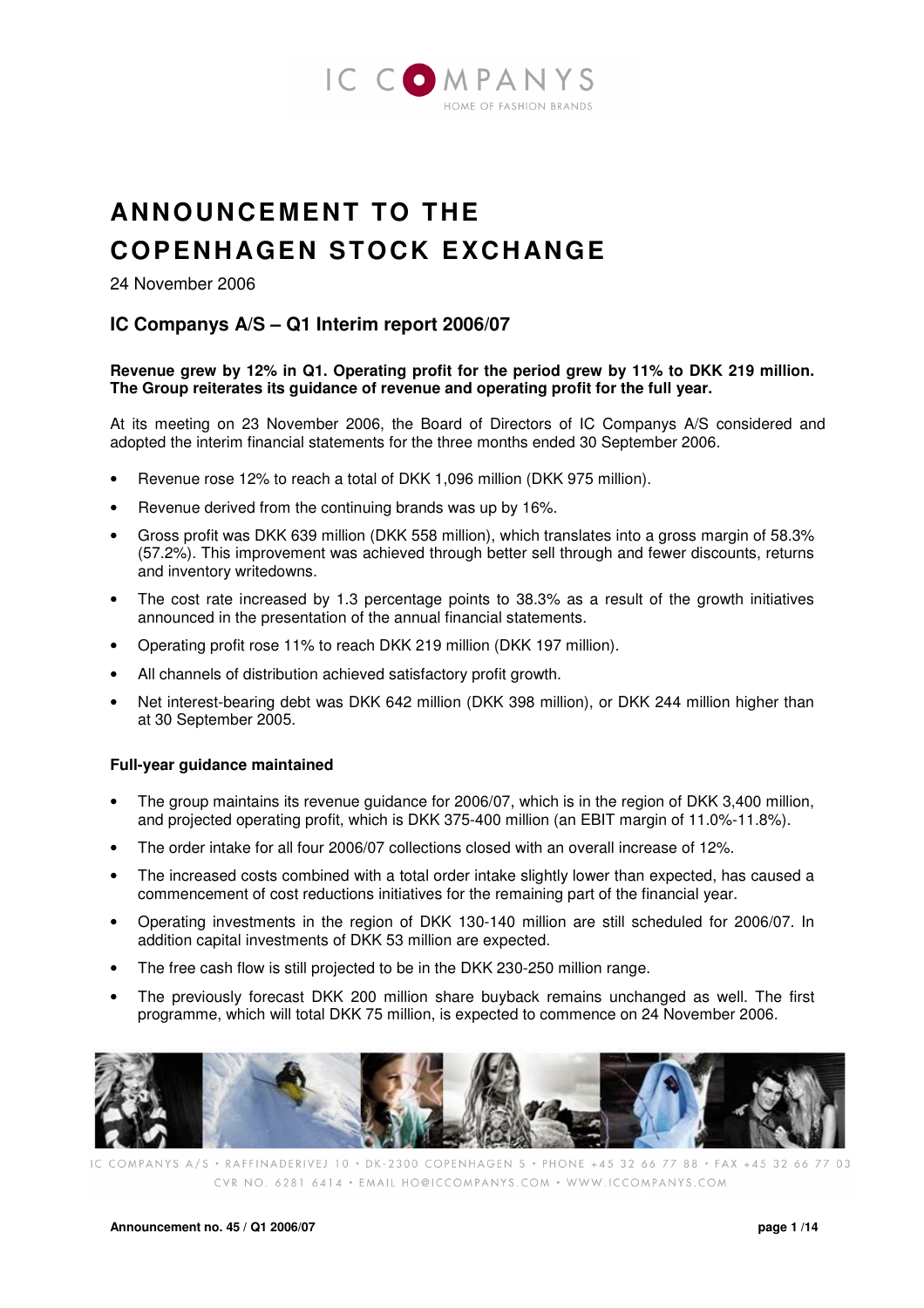

#### **FINANCIAL HIGHLIGHTS AND KEY RATIOS**

|                                                                      | Q1               | Q1               |                |
|----------------------------------------------------------------------|------------------|------------------|----------------|
|                                                                      | 2006/07          | 2005/06          | 2005/06        |
| <b>DKK Million</b>                                                   | 3 months         | 3 months         | 12 months      |
| Income statement                                                     |                  |                  |                |
| Revenue                                                              | 1,095.7          | 974.5            | 3,022.0        |
| Gross profit                                                         | 638.6            | 557.9            | 1,767.5        |
| Operating profit before depreciation & amortisation (EBITDA)         | 241.5            | 215.7            | 404.0          |
| Operating profit before special items                                | 219.4            | 197.0            | 302.5          |
| Operating profit (EBIT)                                              | 219.4            | 197.0            | 322.8          |
| Net financial items                                                  | (2.9)            | (3.5)            | (19.9)         |
| Profit before tax                                                    | 216.5            | 193.5            | 302.9          |
| Profit for the period                                                | 153.7            | 137.4            | 224.4          |
| <b>Balance sheet</b>                                                 |                  |                  |                |
|                                                                      |                  |                  |                |
| Non-current assets<br><b>Current assets</b>                          | 831.5            | 623.2            | 787.5<br>877.5 |
| <b>Total assets</b>                                                  | 1,315.4          | 1,161.9          | 1,665.0        |
| Equity                                                               | 2,146.9<br>735.5 | 1,785.1<br>665.1 | 579.5          |
| <b>Total liabilities</b>                                             | 1,411.4          | 1,120.0          | 1,085.5        |
|                                                                      |                  |                  |                |
| <b>Cash flow statement</b>                                           |                  |                  |                |
| Cash flow from operating activities                                  | (147.7)          | (73.9)           | 326.3          |
| Cash flow from investing activities                                  | (73.8)           | (20.3)           | (141.8)        |
| Cash flow from operating and investing activities                    | (221.5)          | (94.2)           | 184.5          |
| Cash flow from financing activities                                  | 31.6             | 4.4              | (163.3)        |
| Cash flow for the period                                             | (189.9)          | (89.8)           | 21.2           |
| <b>Key ratios</b>                                                    |                  |                  |                |
| Gross margin (%)                                                     | 58.3             | 57.2             | 58.5           |
| EBITDA margin (%)                                                    | 22.0             | 22.1             | 13.4           |
| EBIT margin (%)                                                      | 20.0             | 20.2             | 10.7           |
| Return on equity (%)                                                 | 23.4             | 22.8             | 40.1           |
| Equity ratio (%)                                                     | 34.3             | 37.3             | 34.8           |
| Average capital employed including goodwill                          | 1,253.3          | 1,033.0          | 991.6          |
| Return on capital employed (%)                                       | 17.5             | 19.1             | 30.5           |
| Net interest-bearing debt, end of period                             | 642.4            | 398.4            | 401.9          |
| Financial leaverage (%)                                              | 87.3             | 59.9             | 69.3           |
| Share data*                                                          |                  |                  |                |
| Diluted average number of shares excluding treasury shares           | 18,268.8         | 18,722.5         | 18,648.4       |
| Market price, end of period, DKK                                     | 344.0            | 294.5            | 344.5          |
| Diluted earnings per share, DKK                                      | 8.3              | 7.3              | 12.0           |
| Diluted cash flow per share, DKK                                     | (8.1)            | (3.9)            | 17.5           |
| Diluted net asset value per share, DKK                               | 40.1             | 35.1             | 31.6           |
| Diluted price / earning, DKK                                         | 41.4             | 40.5             | 28.8           |
| <b>Employees</b>                                                     |                  |                  |                |
| Number of employees (full-time equivalents at the end of the period) | 2,138            | 1,947            | 2,032          |

The key ratios and share data have been calculated according to the recommendations in "Recommendations and Ratios 2005" issued by the Danish Society of Financial Analysts. The equity ratio is calculated as the equity at period end divided by the total assets at period end.

\* The effect of IC Companys' programmes for share options and warrants has been included in the diluted values.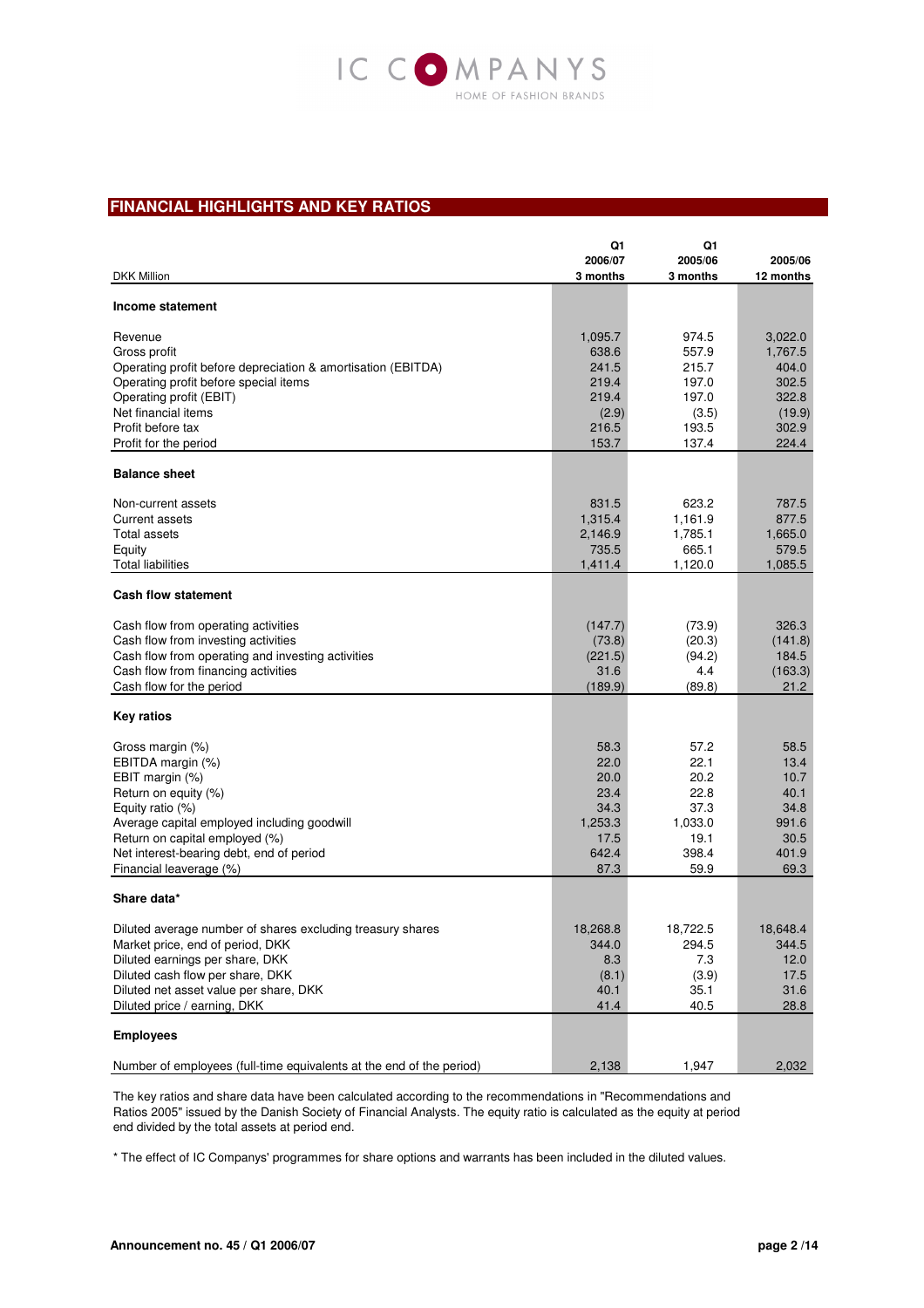

#### **PERFORMANCE IN Q1 2006/07**

Revenue rose 12% to reach DKK 1,096 million (DKK 975 million). Revenue is positively influenced by net store openings of DKK 3 million, and negatively influenced by currency effects of DKK 1 million.

#### **Sales performance for own brands**

|                                   | Q1             | Q1      |         |
|-----------------------------------|----------------|---------|---------|
| <b>DKK Million</b>                | 2006/07        | 2005/06 | Change  |
|                                   |                |         |         |
| Peak Performance                  | 274            | 205     | 33%     |
| <b>InWear</b>                     | 179            | 149     | 21%     |
| Jackpot                           | 155            | 170     | $-9%$   |
| Tiger of Sweden                   | 144            | 113     | 27%     |
| Cottonfield                       | 77             | 75      | 2%      |
| Matinique                         | 73             | 61      | 19%     |
| Part Two Woman                    | 59             | 58      | 1%      |
| By Malene Birger                  | 43             | 31      | 38%     |
| Saint Tropez                      | 38             | 42      | $-8%$   |
| Soaked in Luxury                  | 30             | 25      | 22%     |
| <b>Designers Remix Collection</b> | 15             | 10      | 62%     |
| <b>Total continuing brands</b>    | 1,087          | 939     | 16%     |
|                                   |                |         |         |
| Part Two Man (PTM)                | $\overline{2}$ | 10      | $-80%$  |
| Sir of Sweden                     | 0              | 9       | $-100%$ |
| Error                             |                | 6       | $-89%$  |
| <b>Total discontinued brands</b>  | 3              | 25      | $-90%$  |
|                                   |                |         |         |
| <b>Total own brands</b>           | 1,090          | 964     | 13%     |

The Group's own brands posted a significant increase of 13%. Peak Performance, InWear, Tiger of Sweden, Matinique, By Malene Birger, Soaked in Luxury and Designers Remix Collection all showed double-digit growth rates. The acquisition of the Norwegian distributor of Peak Performance added DKK 11 million to revenue.

The planned closure of PTM, the Part Two men's line, and Error, plus the divestment of Sir of Sweden resulted in a combined revenue loss of DKK 22 million. After adjusting revenue to reflect these changes, the combined growth in the continuing brands was 16%.

Vingåker Factory Outlet in Sweden accounted for DKK 25 million of Tiger of Sweden sales, compared with DKK 23 million in the same quarter last year.

The moderate growth in Cottonfield was due to a delivery being shifted from September to October, a delivery which last year amounted to DKK 8 million.

The decline in Saint Tropez was due to a number of temporary factors. However, the rest of the financial year is expected to show satisfactory growth.

As a result of the repositioning of Jackpot, the brand is still in the process of adjusting its distribution platform, which means that a decline is expected for all of 2006/07. The order intake is still expected to stabilise in the course of another one to two collections.

As planned, sales of non-Group brands in our own retail stores decreased by 52% to DKK 5 million.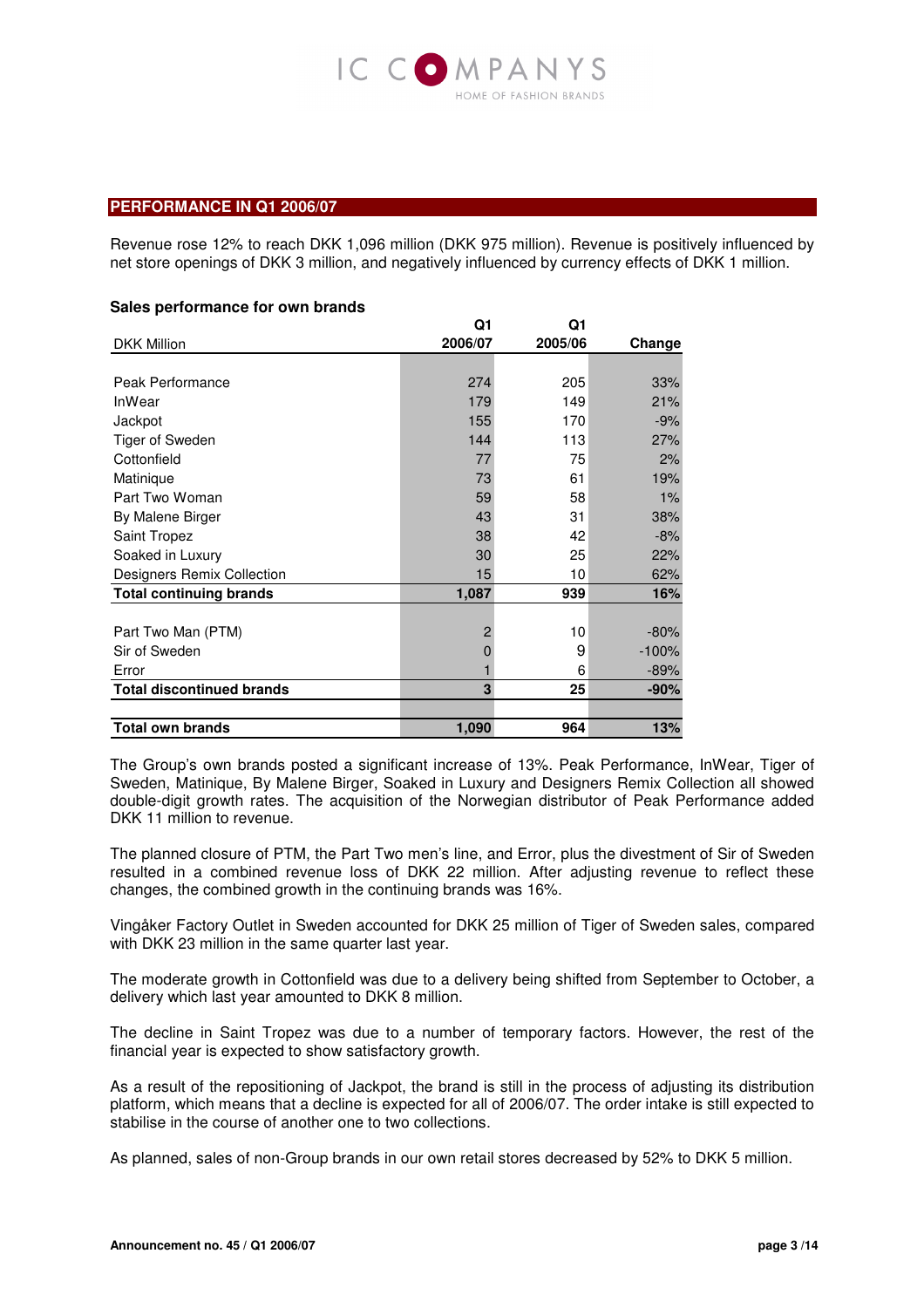

#### DKK Million **Q1 2006/07 Q1 2005/06 Change** Sweden 253 220 15% Denmark 184 159 16% Holland 99 97 2% Norway 96 74 29% UK & Ireland  $64$  69  $-6\%$ Belgium 54 47 15% Finland  $54$  54  $54$  0% Germany 52 46 14% Switzerland 28% 32 28% Canada 31 29 7% Spain 28 23 19% Russia 26 19 39% Poland 23 25 -10% Austria 19 16 18% **France** 2008 **15** 11 34% Other 52 43 21% **Total own brands 1,090 964 13%**

#### **Sales performance for own brands by market**

Sales by country also showed good growth. Sweden, Denmark, Norway, Belgium, Germany, Switzerland, Spain, Russia, Austria and France all enjoyed double-digit growth rates.

The category 'Other' includes Croatia, Italy, China, Japan, Iceland and Greece, all of which showed double-digit growth rates.

Sales in Poland and the UK continued to fall. In Poland, store closures and exchange rate fluctuations reduced revenue by DKK 4 million and DKK 1 million respectively. In the UK and Ireland, the decline was partly due to store closures, which had an effect of DKK 2 million, and partly due to persistent challenges in wholesale sales of most Group brands. We expect to launch a new strategy for the UK and Ireland in the course of 2006/07.

#### **Gross profit increased**

Gross profit was DKK 639 million (DKK 558 million), which translates into a gross margin of 58.3% (57.2%).

The underlying improvement in the gross margin by 1.1 percentage points was the effect of the continued upward trend in selling prices, lower discounts, and fewer return and surplus products, a tendency seen in all Group brands.

The Group's focus on a better utilisation of the wholesale order volume yielded positive results during the period, as discounts, returns and claims were reduced. This improved the overall utilisation of the order volume by about 0.9 percentage points more than in the year-earlier period.

For Q1 2006/07, the Group's sourcing currency was hedged at a higher exchange rate than in the year-earlier period. In isolation this reduces the consolidated gross margin for the first six months of the year by approximately 2.2 percentage points, which was more than offset by operational improvements in Q1 2006/07.

The acquisition of the Norwegian distributor of Peak Performance increased gross profit by DKK 6 million.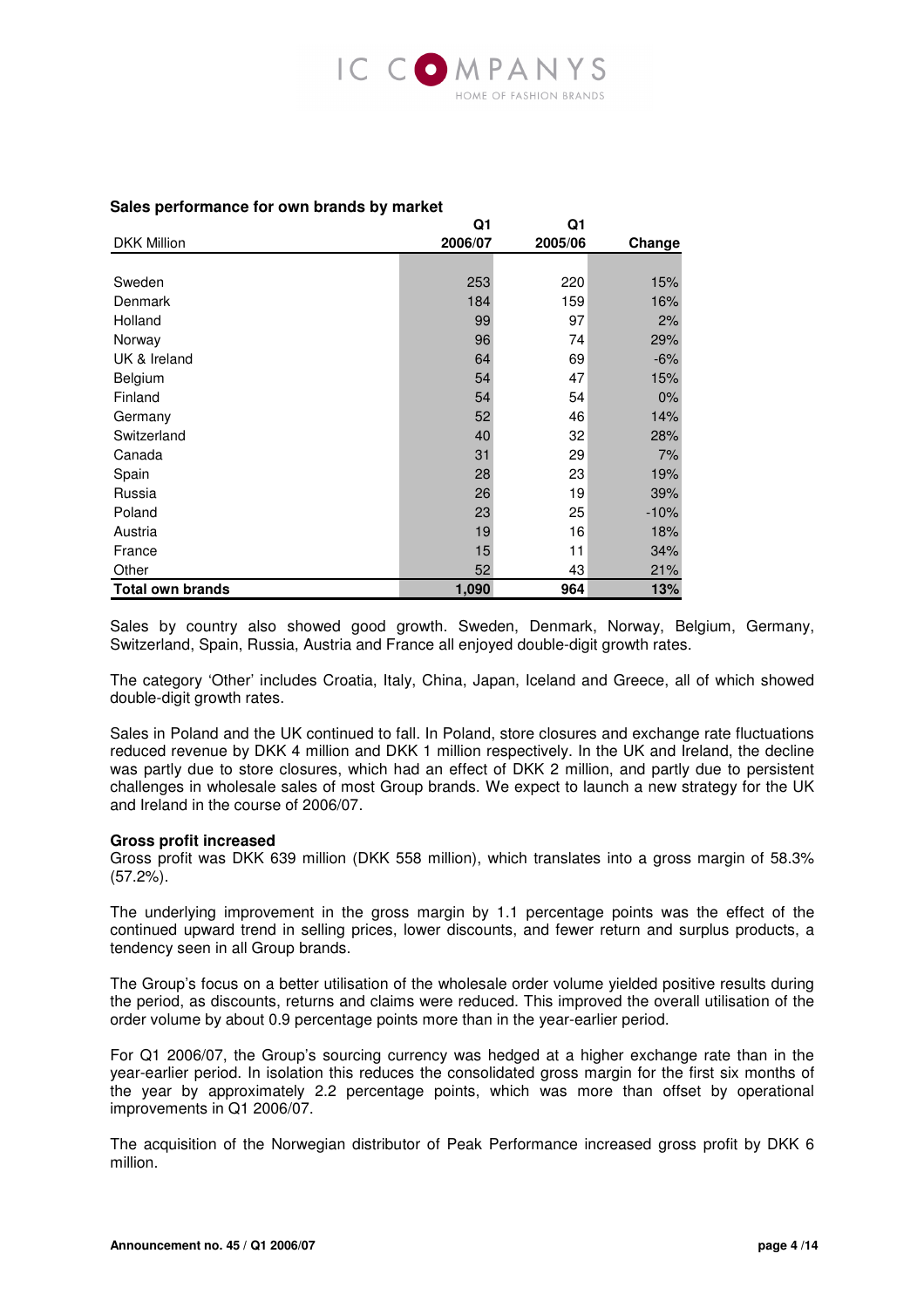

#### **Increasing operating cost**

Costs totalled DKK 419 million (DKK 361 million), and the cost rate rose by 1.3 percentage points to reach 38.3%. The increase was caused by a higher level of activity and the growth initiatives announced in connection with the 2005/06 annual report.

Due to a growing international sales volume, Peak Performance is investing in establishing a regionalised sales structure, in increasing its sales resources and marketing costs, and in retail operations. Moreover, the brand is increasing its focus on the golf segment through the efforts of a dedicated sales and design team. Overall, these initiatives increased costs by DKK 15 million year on year. The acquisition of the Norwegian distributor of Peak Performance further increased costs by DKK 4 million.

As planned, By Malene Birger, Designers Remix Collection and Soaked in Luxury also increased costs by a total of DKK 9 million with a view to investing in future growth.

Other initiatives that have increased costs were the acquisition of the Group's sourcing agent in Turkey (DKK 2 million) as well as an expansion of the Vingåker Factory Outlet in Sweden (DKK 3 million). HR costs also rose (DKK 3 million) as planned.

The increased costs combined with a total order intake slightly lower than expected, has caused a commencement of cost reductions initiatives for the remaining part of the financial year.

#### **Profit development**

Operating profit was DKK 219 million (DKK 197 million). The Group finds the 11% increase in operating profit satisfactory, as it also does the fact that it was broadly founded across brands, distribution channels and markets.

Net financials is reduced to a net expense of DKK 3 million (DKK 4 million) in spite of higher average drawings on the credit limit and a higher interest rate level. The favourable trend was due to a gain of DKK 3 million on a currency swap intended to hedge the Group's translation risk on equity denominated in Swedish kroner.

An estimated tax charge of DKK 63 million was recognised, equivalent to 29% of the pre-tax profit.

Net profit for the period rose by 12% to DKK 154 million (DKK 137 million)

#### **Distribution channels**

|                                        | Wholesale     |               | Retail        |               | Outlet        |               | Group         |               |
|----------------------------------------|---------------|---------------|---------------|---------------|---------------|---------------|---------------|---------------|
| <b>DKK Million</b>                     | Q1<br>2006/07 | Q1<br>2005/06 | Q1<br>2006/07 | Q1<br>2005/06 | Q1<br>2006/07 | Q1<br>2005/06 | Q1<br>2006/07 | Q1<br>2005/06 |
| Revenue                                | 854           | 742           | 211           | 201           | 31            | 32            | 1.096         | 975           |
| Distribution channel profit            | 223           | 204           | 21            | 16            | q             | 6             | 253           | 226           |
| Distribution channel profit margin     | 26.1%         | 27.5%         | 10.2%         | $8.0\%$       | 28.7%         | 18.9%         | 23.1%         | 23.2%         |
| Unallocated corporate costs*           |               |               |               |               |               |               | (34)          | (29)          |
| <b>Operating profit</b><br>EBIT margin |               |               |               |               |               |               | 219<br>20.0%  | 197<br>20.2%  |

\* Unallocated corporate costs comprise IT, finance, HR and general management.

#### **Wholesale operation**

Wholesale revenue was DKK 854 million (DKK 742 million), a 15% increase distributed across most Group brands. However, Jackpot and Saint Tropez have experienced unsatisfactory declines in wholesale revenue of 7% and 6% respectively.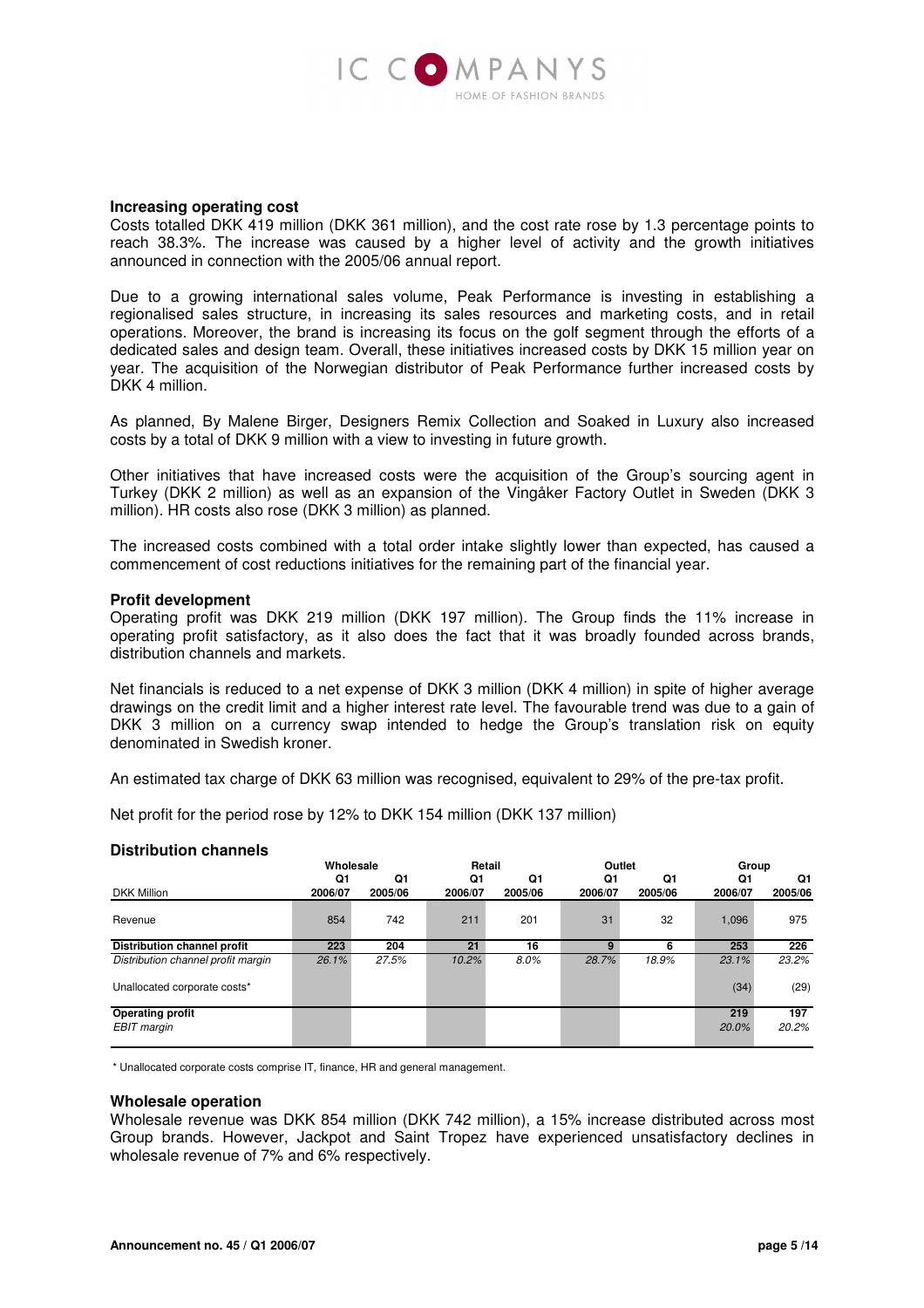

The Q1 segment profit rose to DKK 223 million (DKK 204 million), equivalent to a profit margin of 26.1% (27.5%). The drop in relative earnings was due to a lower gross margin for the wholesale channel as a result of a higher sourcing currency. This effect more than offset the underlying operating improvements due to fewer discounts, returns and claims. The Group's growth initiatives also increased costs in the wholesale channel.

#### **Order intake**

The now-completed order intake for the Summer 2007 collection was 1% larger than a year earlier. When adjusting for the fact that the summer collection of Tiger of Sweden has been changed from a pre-order to an express collection the growth in comparable order intakes is 8%. Jackpot recorded an 18% decline in order intake for its Summer 2007 collection. The combined growth in order intake for the Summer 2007 collections for the rest of The Groups brands was 17%.

Overall, the increase in the now completed order intake for all four collections in the 2006/07 financial year was 12% year on year. The overall growth in order intake for the three collections to be delivered during the second, third and fourth quarters of 2006/07 was also 12%.

#### **Overall growth in order intake for the remaining three 2006/07 collections**

|                            | Growth |
|----------------------------|--------|
|                            |        |
| Peak Performance           | 28%    |
| Jackpot                    | $-12%$ |
| <b>InWear</b>              | 13%    |
| Tiger of Sweden            | 2%     |
| Cottonfield                | 18%    |
| Matinique                  | 16%    |
| Part Two                   | 14%    |
| By Malene Birger           | 28%    |
| Soaked in Luxury           | 9%     |
| Designers Remix Collection | 54%    |
| <b>Total own brands</b>    | 12%    |

Peak Performance, InWear, Tiger of Sweden, Cottonfield, Matinique, Part Two, By Malene Birger and Designers Remix Collection all showed double-digit growth rates.

It is satisfactory that the order intake for most of the Group's brands showed healthy growth across all markets.

Cottonfield's Female line extension is progressing as planned.

#### **Retail operation**

Retail revenue rose 5% to reach DKK 211 million (DKK 201 million). Net store openings had a favourable effect on revenue of DKK 3 million. Same-store sales rose by 5% in Q1 (organic sales growth).

The underlying trend in same-store-sales varied from brand to brand. It was satisfactory to see that same-store-sales for InWear and Matinique showed an increase of 33% and 27% respectively, whereas same-store-sales for Jackpot and Saint Tropez fell by a respective 13% and 8%.

The segment profit of the retail operation improved substantially, increasing by DKK 5 million to DKK 21 million (DKK 16 million), which is equivalent to a segment profit margin of 10.2% (8.0%).

The improvement reflected better sell through, resulting in fewer discounts and surplus products. This was achieved through better products, better sourcing and better merchandising. To this should be added the positive effect of the closure of a number of unprofitable stores. The retail operation earnings level has now improved for nine consecutive quarters.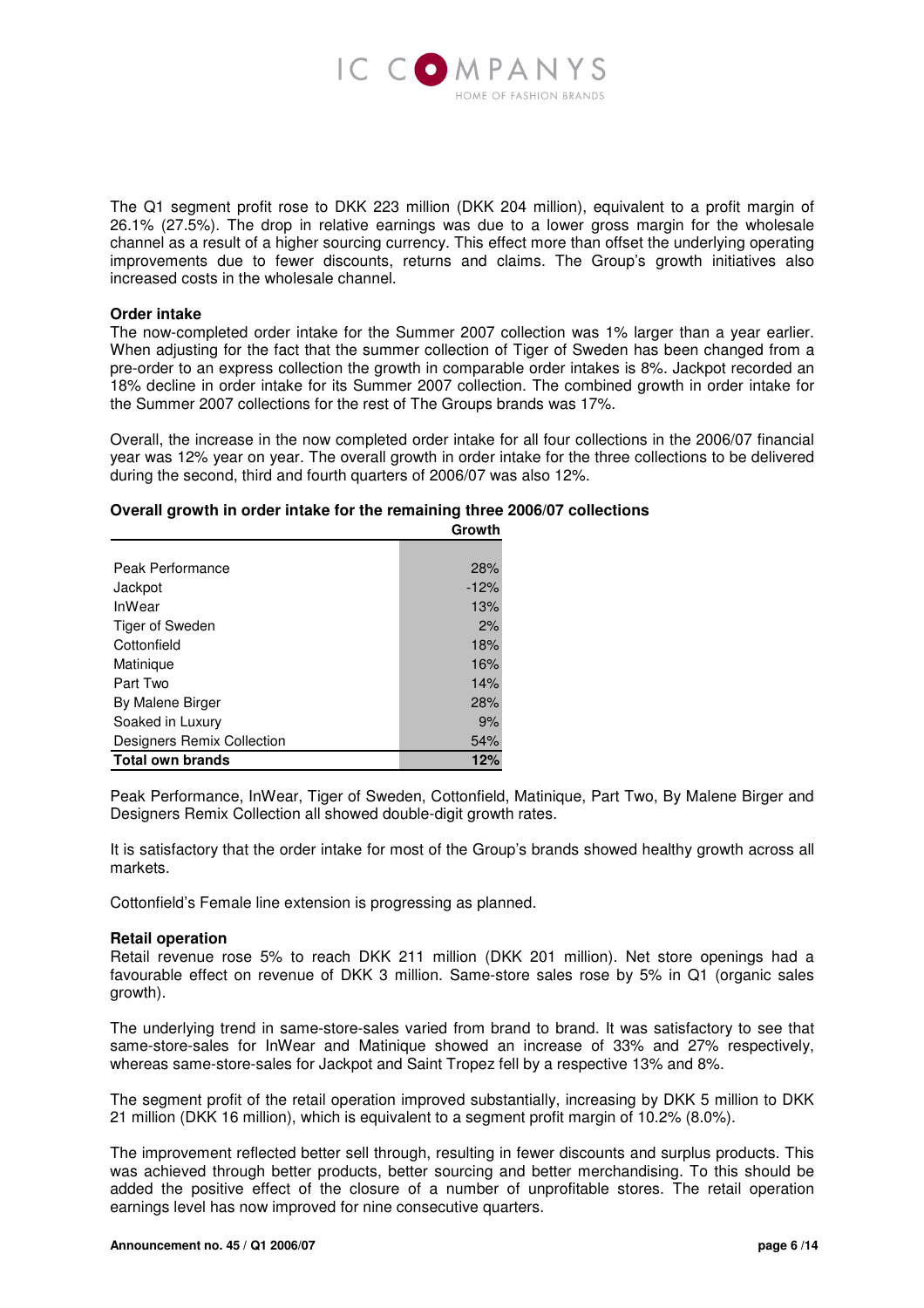

Nine unprofitable stores were closed during the quarter, and 39 new stores were opened, 28 of which are concessions. Out of the concessions opened, 12 are part of an agreement with a Dutch retail chain, and five concessions were attributable to a conversion of a Companys concept in Denmark. The acquisition of the Peak Performance distributor in Norway has increased the retail portfolio by three stores. The retail portfolio (concessions and stand-alone stores) now totals 259 stores.

#### **Outlet operation**

Revenue from the outlet operation fell 3% to DKK 31 million (DKK 32 million). The segment profit of the outlet operation rose by DKK 3 million, equivalent to a profit margin of 28.7% (18.9%).

The improvement of relative earnings in the outlet operation was obtained through a better flow of products to the stores, which helped achieve lower discounts.

The operation of outlets forms an integral part of the Group's business model for the profitable sale of residual post-season products. The earnings capacity depends on the composition of the surplus stocks and will therefore show fluctuations over time. The Group operates 22 outlet stores.

#### **Cash flows**

Operating activities generated a cash outflow of DKK 144 million (an outflow of DKK 72 million). This performance was as expected and was due to activity-related changes in inventories and receivables, as well as a timing change in the latter. (See comments below).

Gross investments in Q1 totalled DKK 74 million (DKK 33 million). Of this amount, DKK 37 million was spent on acquiring the Peak Performance distributor in Norway and DKK 30 million on fitting up stores and showrooms.

The cash flow from financing activities was an inflow of DKK 32 million (DKK 4 million). An additional DKK 50 million was raised during the period to finance improvements to the Group head office at Raffinaderivej. In addition, the Group received proceeds of DKK 7 million from the exercise of share incentive plans and bought back DKK 25 million in shares in July 2006, thereby completing the share buyback programme for 2005/06.

The Group posted a total cash outflow in Q1 of DKK 190 million (an outflow of DKK 90 million).

#### **Net interest-bearing debt**

The Group's net interest-bearing debt was DKK 642 million (DKK 398 million), or DKK 244 million higher than at 30 September 2005. Of this amount, DKK 168 million was new long-term debt raised in connection with the acquisition of the Group's head office and financing of improvements. In addition, the Group's net debt rose as a result of an increase in working capital.

#### **Balance sheet**

Consolidated assets were up DKK 362 million from DKK 1,785 million at 30 September 2005 to reach DKK 2,147 million at 30 September 2006, an increase due to movements in both non-current and current assets.

Non-current assets rose by DKK 209 million year on year. Most of this increase was attributable to the acquisition of the Group head office (Raffinaderivej) and improvements made to the building. The remainder of the increase was attributable to an increase in goodwill as a result of the acquisition of the Peak Performance distributor in Norway and the sourcing agent in Turkey. Investments in the renovation of existing stores and in 39 new stores, as well as the current renovation of the Group's head office, further increased non-current assets.

Short-term assets rose by DKK 154 million, and inventories grew by DKK 48 million year on year, developments driven by increased activity and a healthier composition of the inventories, which resulted in lower inventory writedowns. Obsolete products as a percentage of total inventories were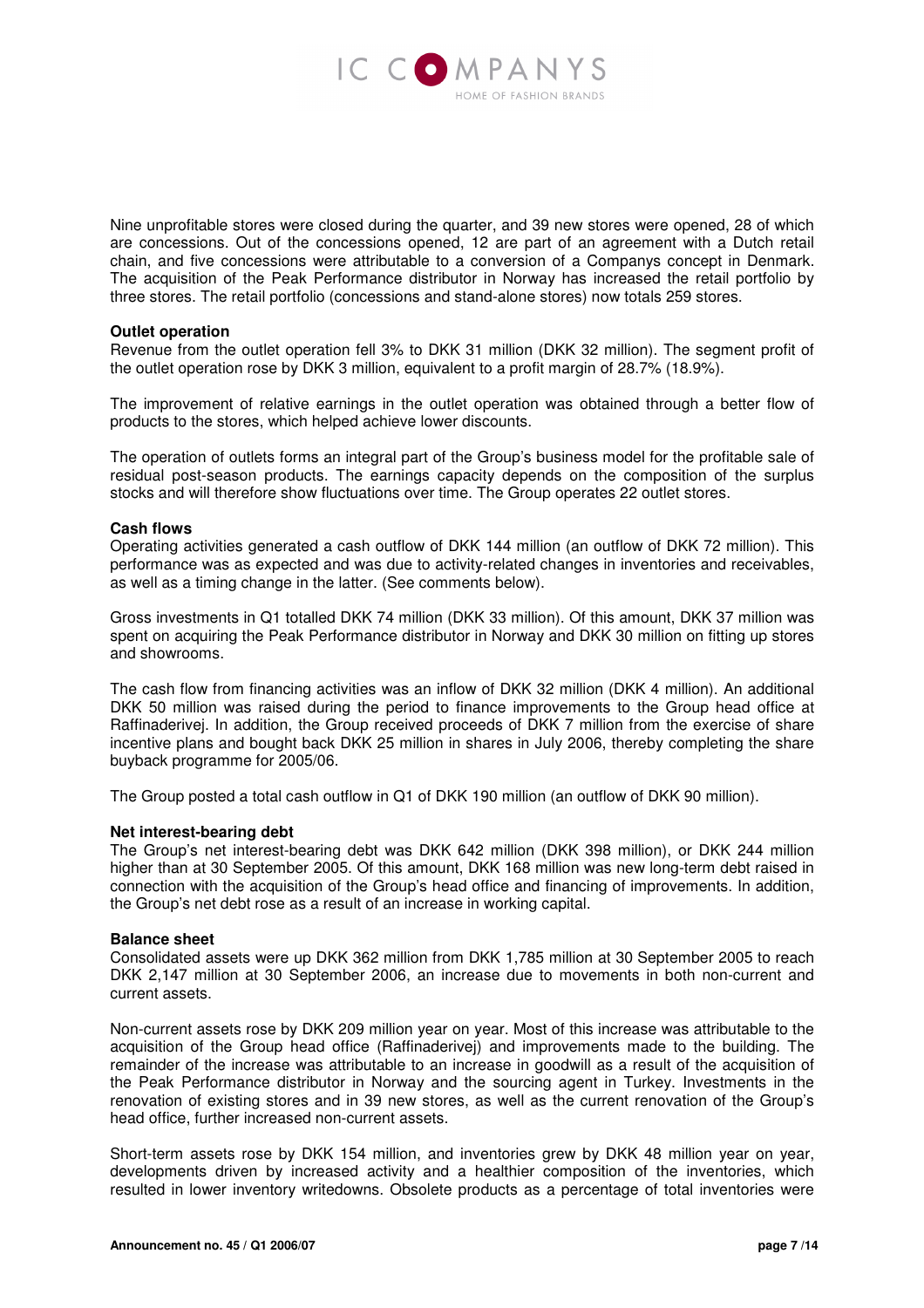

reduced, and the percentage of products in transit rose. This resulted in a reduction in combined average inventory writedowns.

Trade receivables rose by 29%. This was due partly to the increase in activity and partly to planned timing differences in invoicing of the individual collections, with products delivered later in the quarter than last year. This has caused a significant increase in the trade receivables not yet due for payment compared with last year. The rise in prepayments was primarily related to pre-paid sales samples.

#### **Movements in equity**

| <b>DKK Million</b>                               | 2006/07 | 2005/06 |  |
|--------------------------------------------------|---------|---------|--|
|                                                  |         |         |  |
| Equity as at 1 July                              | 579.5   | 538.5   |  |
|                                                  |         |         |  |
| Profit for the period                            | 153.7   | 137.4   |  |
| Currency translation of subsidiaries             | 1.1     | 3.1     |  |
| Proceeds from issue of share-based payment plans | 6.6     | 6.1     |  |
| Recognition of share-based payments              | 1.3     | 1.0     |  |
| Value adjustment of currency hedging instruments | 18.6    | (21.0)  |  |
| Share buyback                                    | (25.3)  |         |  |
| <b>Equity as at 30 September</b>                 | 735.5   | 665.1   |  |

At 30 September 2006, the equity had increased by DKK 70 million to DKK 736 million, equivalent to an equity ratio of 34.3%.

At the company's annual general meeting held on 25 October 2006, a resolution was passed to declare a dividend of DKK 68 million, which has subsequently been paid out.

In the autumn of 2006, the members of the Executive Board exercised their share incentive plans, which resulted in an increase of equity by DKK 7 million. During the period, the Group used forward exchange contracts with a negative market value, which had been recognised in equity at 30 June 2006.

In July 2006 the Group completed the share buyback programme of DKK 200 million for the 2005/06 financial year. This reduced equity by DKK 25 million.

#### **Share buybacks**

As announced in the 2005/06 Annual Report, a new share buyback programme is scheduled to commence.

The Group's liquidity is developing as expected. Consequently, the buyback programmes are scheduled to commence as planned and are expected to amount to approximately DKK 200 million in the period until 31 July 2007. The first programme, of DKK 75 million, will run from 24 November 2006 to 21 February 2007.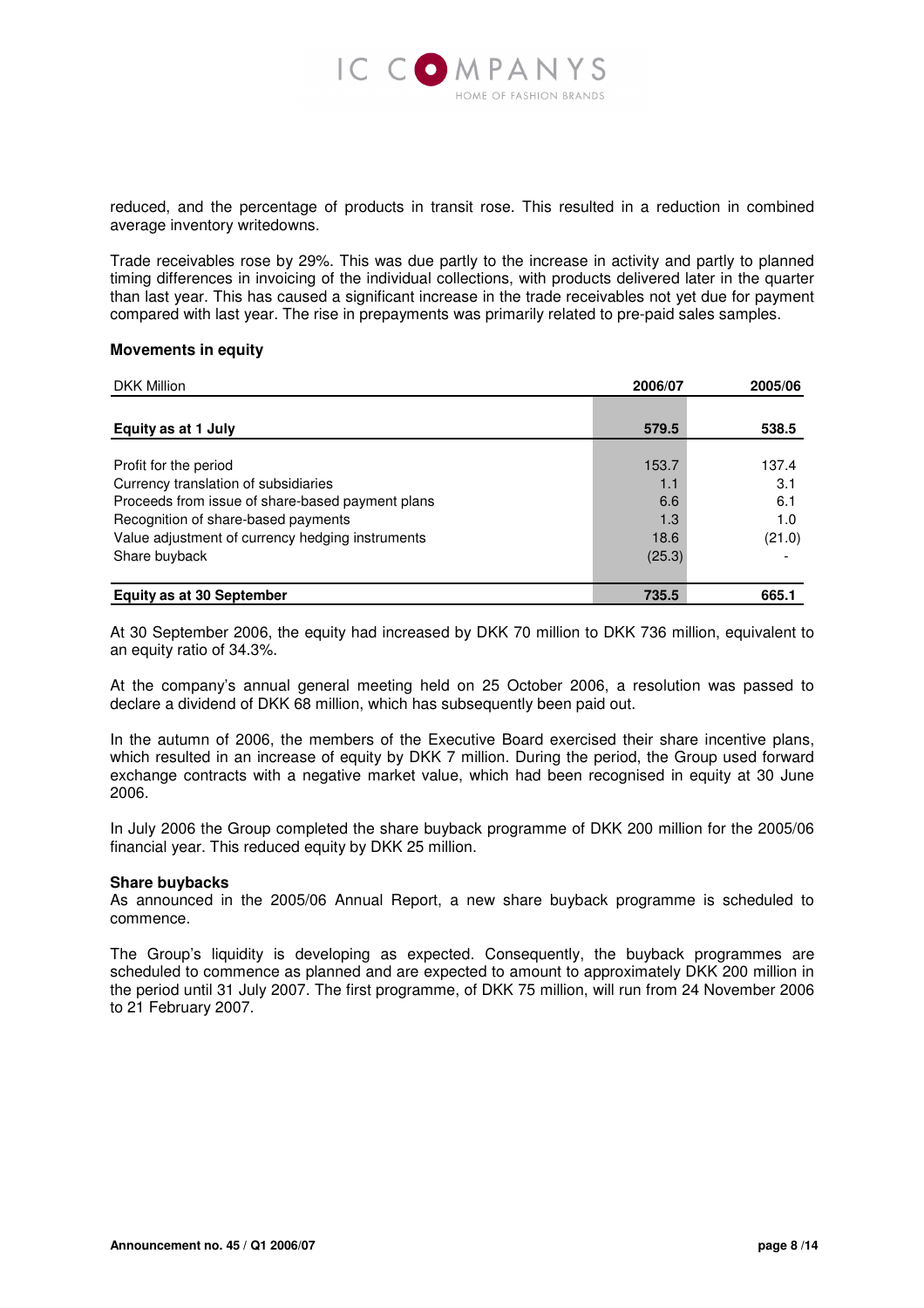

#### **Warrant plan**

At its meeting held on 23 November 2006, the Board of Directors resolved to grant 30,000 warrants to four executives who have taken up their positions since the last grant of warrants in May 2006. The warrants will be granted under the authorisation in article 6A of IC Companys' articles of association. The warrants granted entitle the holders to subscribe up to 30,000 shares by up to one third in the autumn of 2007, 2008 and 2009 respectively, following the release of the annual report. The exercise price will be determined as set out in the company's articles of association as the average market price during the last five business days prior to the Board's decision, however, not less than the market price "all trades" on 23 November 2006. The exercise price will be increased by 5% per year as from 24 November 2006. Unexercised warrants in respect of one year can be transferred to the subsequent year during the term of the plan.

Following the grant, 40,000 warrants remain of the Board's authorisation to issue warrants.

The fair value of the warrant plan has been determined at DKK 1.2 million. The fair value has been determined using the Black & Scholes model, assuming a future volatility rate of 25% p.a., an expected payout ratio of 1.12% and a risk-free interest rate of 3.7%.

The fair value of the plan will be recognised in the income statement over the term of the plan.

#### **OUTLOOK FOR THE FULL YEAR 2006/07**

The Groups maintains its revenue forecast for 2006/07, which is in the region of DKK 3,400 million, and its projected operating profit, which is DKK 375-400 million (an EBIT margin of 11.0%-11.8%).

Operating investments in the region of DKK 130-140 million are still scheduled for 2006/07. Furthermore, capital investments of DKK 53 million are expected for the 2006/07 financial year.

The free cash flow is still projected to be in the range of DKK 230-250 million.

**IC Companys A/S** 

Niels Martinsen Niels Martinsen Henrik Theilbjørn Chairman President & CEO

#### **Contacts**

Henrik Theilbjørn, President & CEO Tel +45 3266 7646

Chris Bigler, CFO Tel +45 3266 7017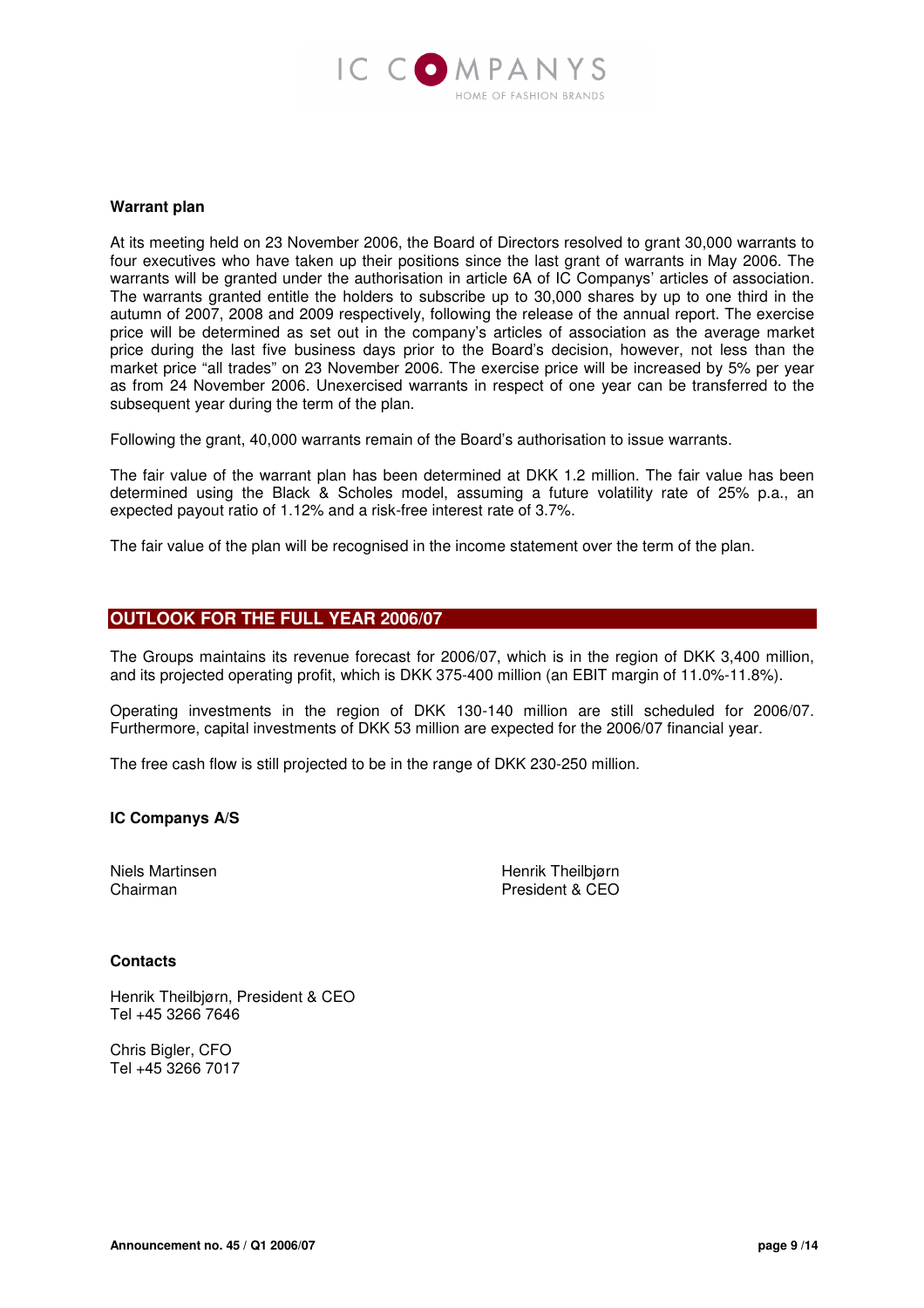

#### **STATEMENT BY THE MANAGEMENT**

The Board of Directors and the Executive Board today considered and approved the interim report of IC Companys A/S for the three months ended 30 September 2006.

The interim report, which is unaudited, is presented in accordance with the recognition and measurement provisions of the International Financial Reporting Standards (IFRS) as adopted by the EU and additional Danish interim financial reporting requirements for listed companies.

In our opinion, the accounting policies applied are appropriate, and the interim report gives a true and fair view of the Group's assets, liabilities, and financial position as at 30 September 2006 and of the results of the Group's operations and cash flows for the three months ended 30 September 2006.

Copenhagen, 23 November 2006

Executive Board:

HENRIK THEILBJØRN MIKKEL V. OLESEN President & CEO Chief Operating Officer

Board of Directors:

NIELS ERIK MARTINSEN HENRIK HEIDEBY OLE WENGEL<br>Chairman Deputy Chairman Deputy Chairman

Deputy Chairman

ANDERS COLDING FRIIS NIELS HERMANSEN LEIF JUUL JØRGENSEN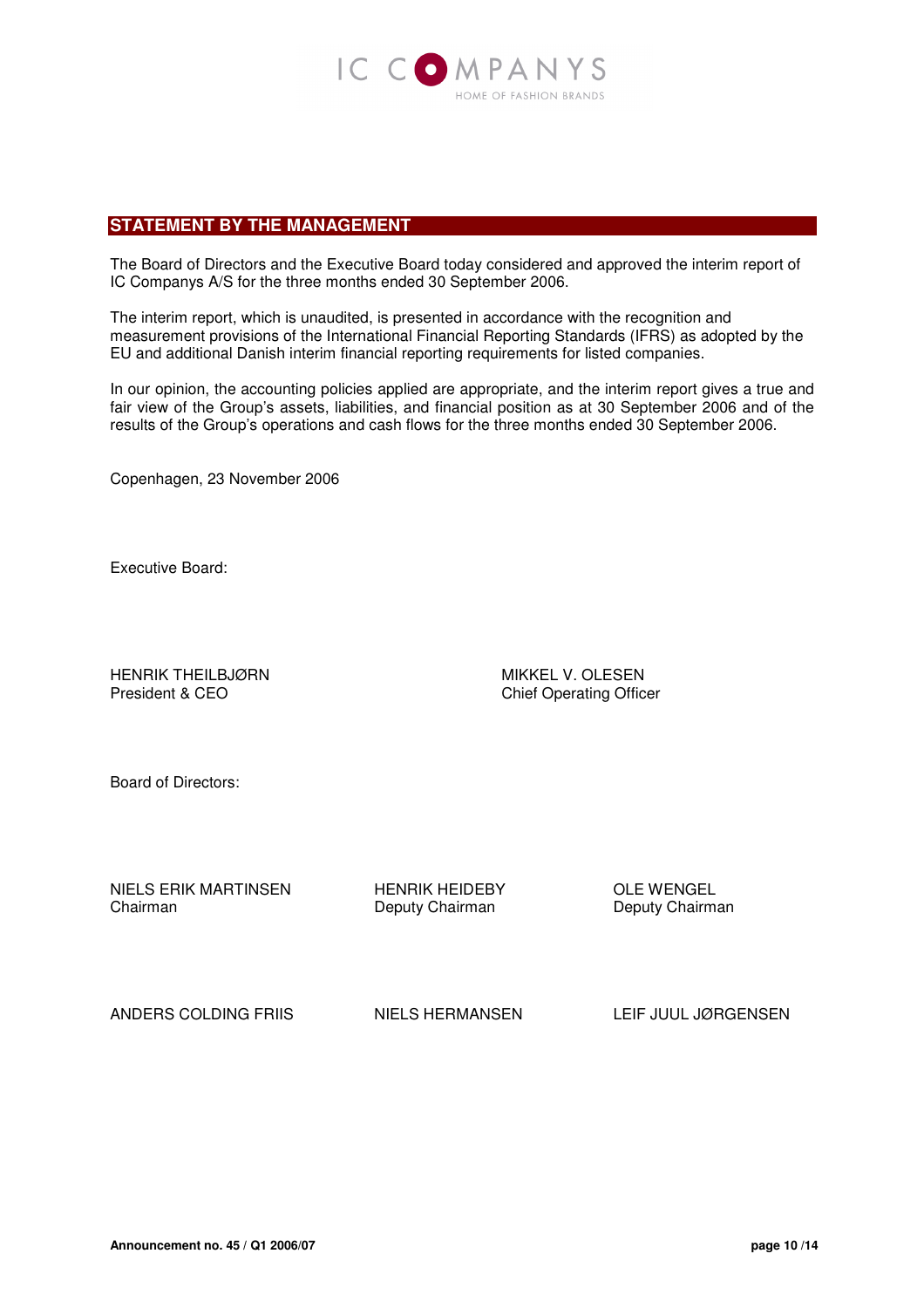# IC COMPANYS HOME OF FASHION BRANDS

# **INCOME STATEMENT**

|                                                          | <b>GROUP</b>              |                           |                      |
|----------------------------------------------------------|---------------------------|---------------------------|----------------------|
| DKK million                                              | Q <sub>1</sub><br>2006/07 | Q <sub>1</sub><br>2005/06 | 12 months<br>2005/06 |
|                                                          |                           |                           |                      |
| <b>REVENUE</b>                                           | 1,095.7                   | 974.5                     | 3,022.0              |
| Cost of sales                                            | (457.1)                   | (416.6)                   | (1, 254.5)           |
| <b>GROSS PROFIT</b>                                      | 638.6                     | 557.9                     | 1,767.5              |
| Staff costs                                              | (196.6)                   | (169.1)                   | (711.1)              |
| Depreciation, amortisation and writedown of fixed assets | (22.1)                    | (18.7)                    | (81.2)               |
| Other operating expenses                                 | (204.1)                   | (175.4)                   | (683.7)              |
| Other gains and losses                                   | 3.6                       | 2.3                       | 11.0                 |
| Special items                                            |                           |                           | 20.3                 |
| <b>OPERATING PROFIT</b>                                  | 219.4                     | 197.0                     | 322.8                |
| Financial income<br>Financial expenses                   | 3.5<br>(6.4)              | 2.7<br>(6.2)              | 7.5<br>(27.4)        |
| <b>PROFIT BEFORE TAX</b>                                 | 216.5                     | 193.5                     | 302.9                |
| Income tax for the period                                | (62.8)                    | (56.1)                    | (78.5)               |
| PROFIT FOR THE PERIOD                                    | 153.7                     | 137.4                     | 224.4                |
| PROFIT ALLOCATION                                        |                           |                           |                      |
| Equity holders of IC Companys A/S                        | 151.6                     | 137.4                     | 222.9                |
| Minority interest                                        | 2.1                       | $\overline{\phantom{a}}$  | 1.5                  |
|                                                          | 153.7                     | 137.4                     | 224.4                |
|                                                          |                           |                           |                      |
| Earnings per share DKK                                   | 8.3                       | 7.3                       | 12.0                 |
| Specification of revenue:                                |                           |                           |                      |
| Continuing brands                                        | 1,088.0                   | 939.1                     | 2,932.7              |
| Discontinued brands                                      | 2.5                       | 24.6                      | 53.9                 |
| <b>External brands</b>                                   | 5.2                       | 10.8                      | 35.4                 |
| <b>Total revenue</b>                                     | 1,095.7                   | 974.5                     | 3,022.0              |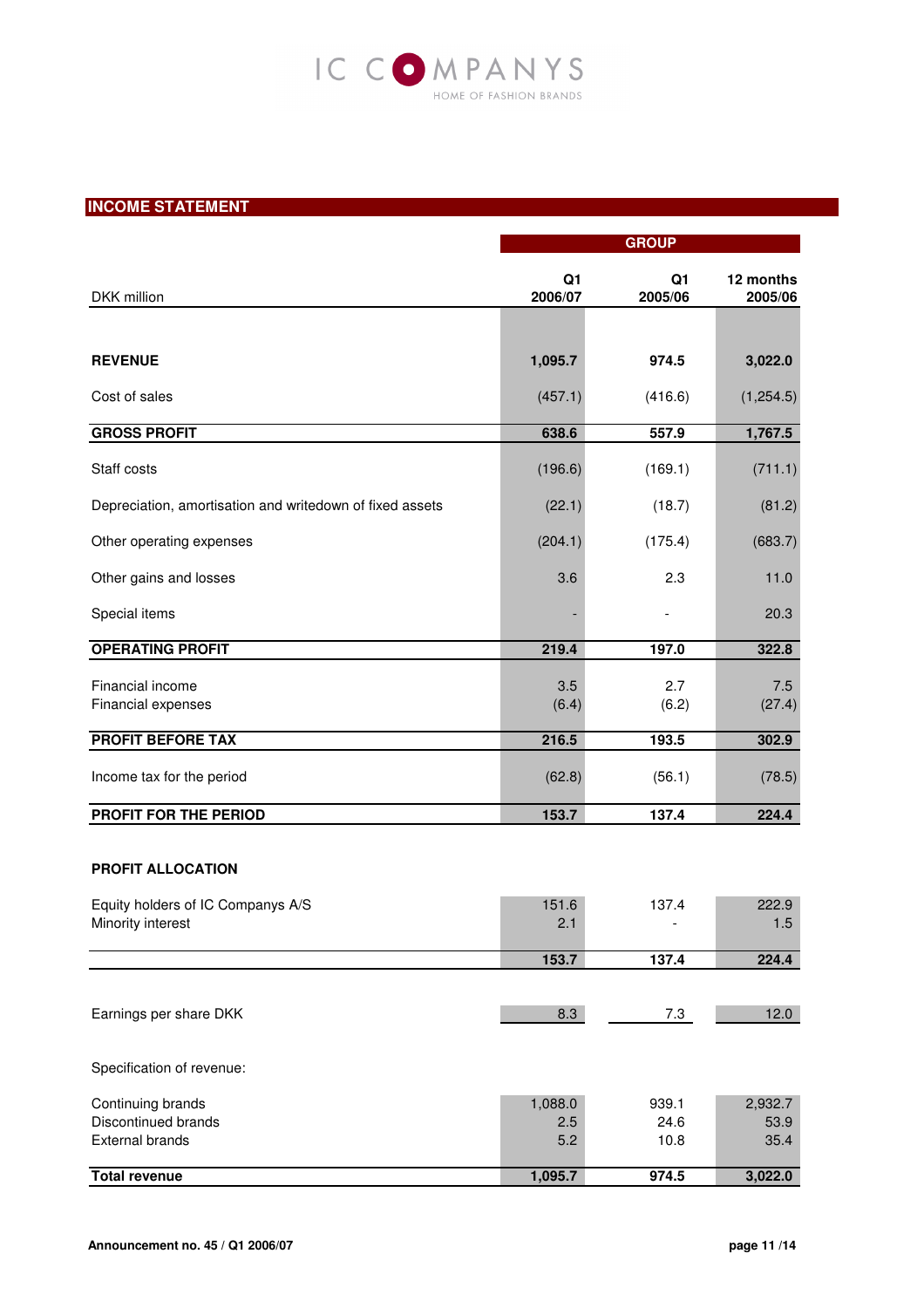

# **BALANCE SHEET – ASSETS**

|                                                  |            | <b>GROUP</b> |            |
|--------------------------------------------------|------------|--------------|------------|
|                                                  |            |              |            |
| DKK million                                      | 30.09.2006 | 30.09.2005   | 30.06.2006 |
|                                                  |            |              |            |
| <b>NON-CURRENT ASSETS</b>                        |            |              |            |
| Goodwill                                         | 203.4      | 170.6        | 176.6      |
| Software and IT systems                          | 23.1       | 19.1         | 22.4       |
| Trademark rights                                 | 0.2        | 0.3          | 0.2        |
| Leasehold rights                                 | 21.6       | 27.7         | 22.3       |
| Intangible assets                                | 248.3      | 217.7        | 221.5      |
|                                                  | 158.2      | 32.8         | 159.7      |
| Land and buildings<br>Leasehold improvements     | 86.1       | 97.7         | 87.1       |
| Equipment and furniture                          | 94.0       | 63.2         | 83.7       |
| Property, plant and equipment under construction | 38.6       | 16.1         | 31.2       |
|                                                  |            |              |            |
| Property, plant and equipment                    | 376.9      | 209.8        | 361.7      |
| <b>Shares</b>                                    | 0.6        | 0.2          | 0.2        |
| Deposits, etc.                                   | 22.5       | 28.0         | 21.6       |
| Deferred tax assets                              | 183.2      | 167.5        | 182.5      |
|                                                  |            |              |            |
| Other non-current assets                         | 206.3      | 195.7        | 204.3      |
| <b>Total non-current assets</b>                  | 831.5      | 623.2        | 787.5      |
|                                                  |            |              |            |
|                                                  |            |              |            |
| <b>CURRENT ASSETS</b>                            |            |              |            |
| Inventories                                      | 375.3      | 327.1        | 391.1      |
| Trade receivables                                | 651.5      | 504.6        | 207.7      |
| Income tax receivable                            | 2.5        | 23.8         | 9.7        |
| Other receivables                                | 79.2       | 51.9         | 76.3       |
| Prepayments                                      | 79.0       | 65.9         | 93.1       |
| Cash and cash equivalents                        | 127.9      | 188.6        | 99.6       |
| <b>Total current assets</b>                      | 1,315.4    | 1,161.9      | 877.5      |
|                                                  |            |              |            |
| <b>TOTAL ASSETS</b>                              | 2.146.9    | 1,785.1      | 1,665.0    |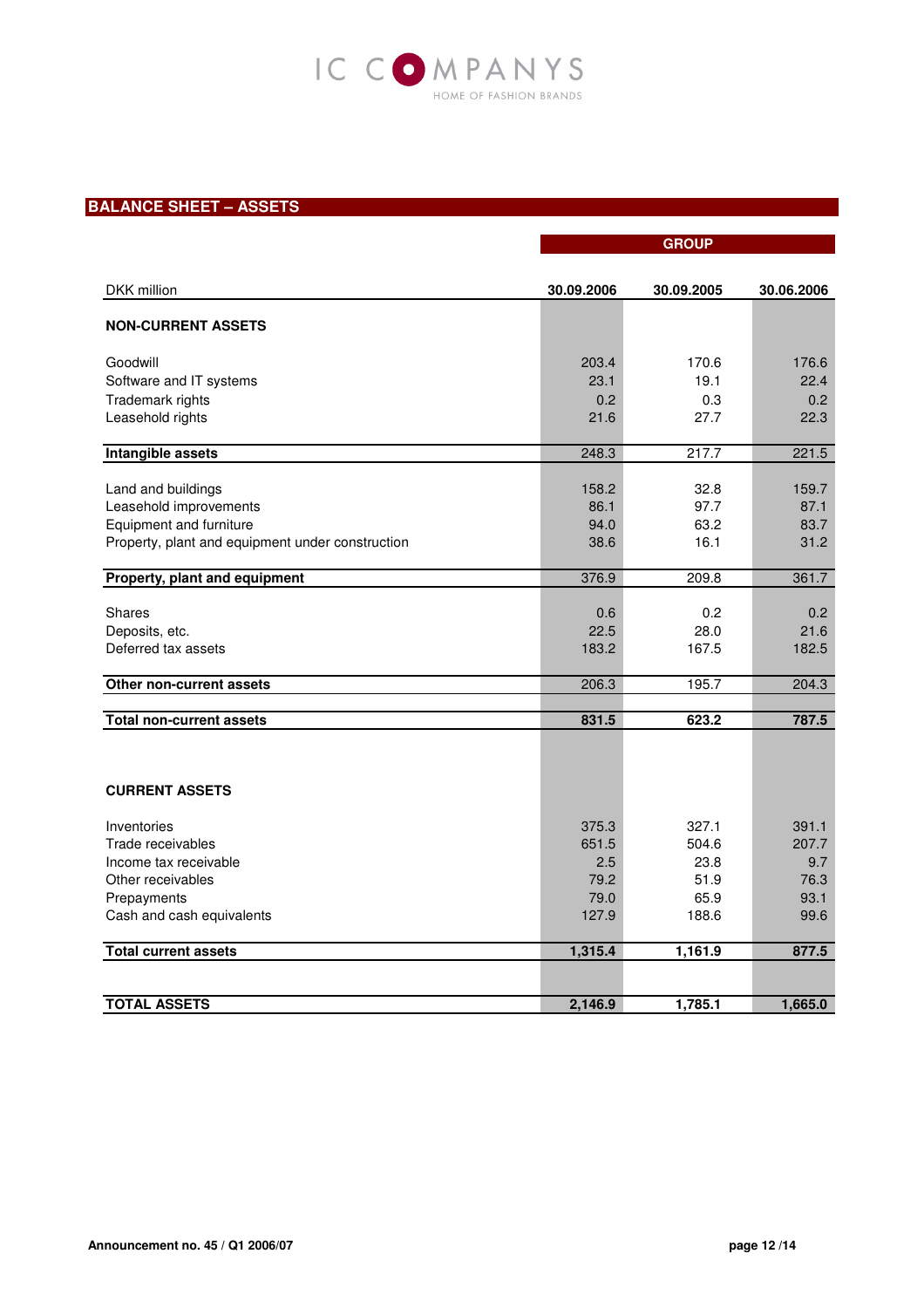

## **BALANCE SHEET – EQUITY AND LIABILITIES**

|                                                                          |              | <b>GROUP</b> |              |
|--------------------------------------------------------------------------|--------------|--------------|--------------|
|                                                                          |              |              |              |
| DKK million                                                              | 30.09.2006   | 30.09.2005   | 30.06.2006   |
| <b>EQUITY</b>                                                            |              |              |              |
| Equity attributable to equity holders of the parent<br>Minority interest | 731.9<br>3.6 | 665.1        | 578.0<br>1.5 |
| <b>Total equity</b>                                                      | 735.5        | 665.1        | 579.5        |
| <b>LIABILITIES</b>                                                       |              |              |              |
| Deferred tax liabilities                                                 | 19.5         | 10.7         | 19.9         |
| Retirement benefit obligations                                           | 8.6          | 9.3          | 8.3          |
| <b>Financial institutions</b>                                            | 168.0        | 4.6          | 117.5        |
| Capitalised lease liability                                              | 8.8          | 50.4         | 8.8          |
| <b>Non-current liabilities</b>                                           | 204.9        | 75.0         | 154.5        |
| <b>Financial institutions</b>                                            | 551.8        | 529.7        | 333.0        |
| Capitalised lease liability                                              | 41.7         | 2.2          | 42.2         |
| Trade payables                                                           | 233.8        | 176.4        | 287.4        |
| Income tax                                                               | 38.4         | 28.3         | 47.5         |
| Calculated income tax on the profit for the period                       | 62.8         | 56.1         |              |
| Provisions                                                               | 1.4          | 4.4          | 1.5          |
| Other debt                                                               | 276.6        | 247.9        | 219.4        |
| <b>Current liabilities</b>                                               | 1,206.5      | 1,045.0      | 931.0        |
| <b>Total liabilities</b>                                                 | 1,411.4      | 1,120.0      | 1,085.5      |
|                                                                          |              |              |              |
| <b>TOTAL EQUITY AND LIABILITIES</b>                                      | 2,146.9      | 1,785.1      | 1,665.0      |